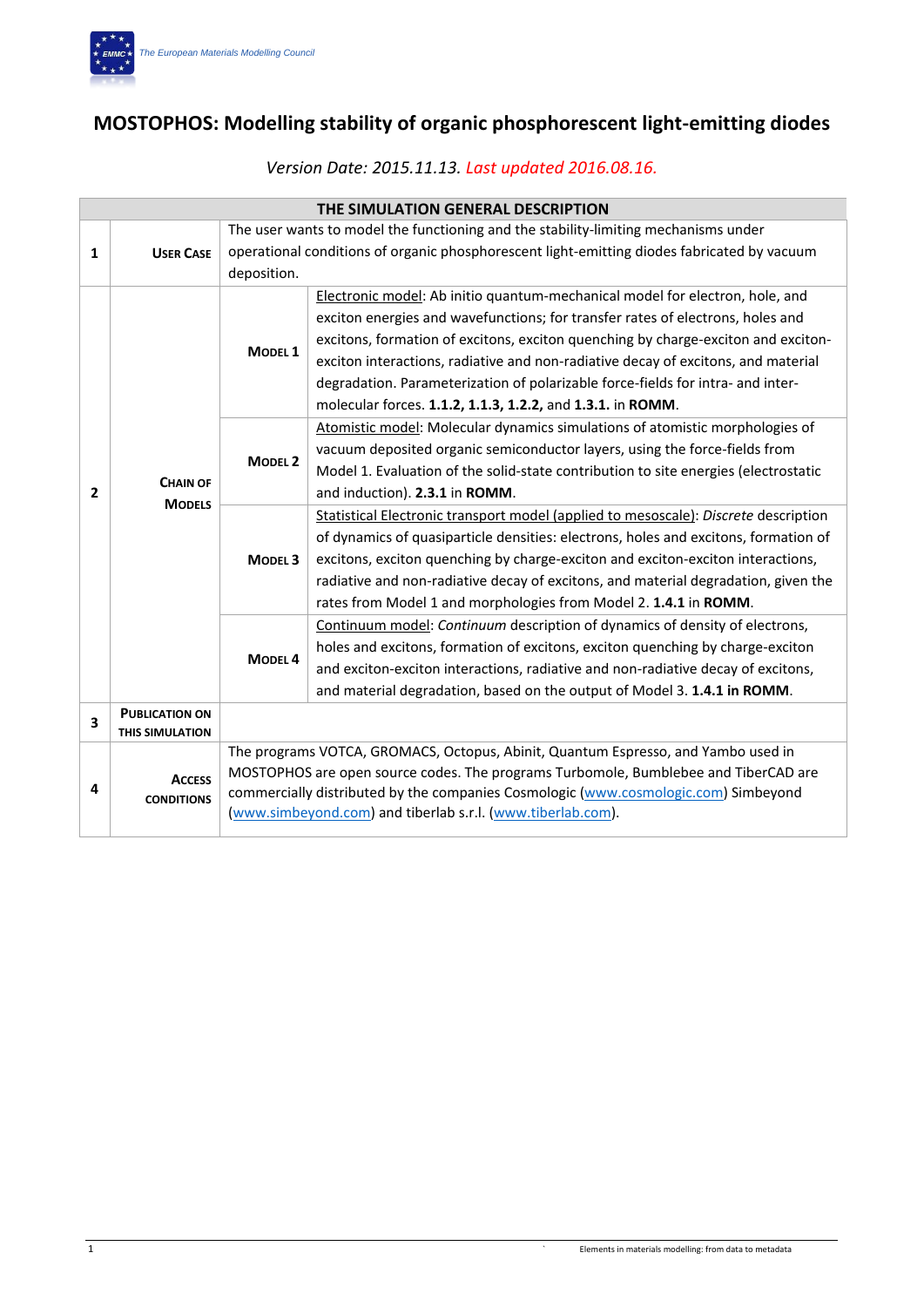Workflow of the MOSTOPHOS project, illustrating the models, their interdependencies via input/output, and experimental validation.



Rationale for the choice of models in this workflow: we are aiming at materials pre-screening, hence the link of device properties to chemical structures must be retained. Complete ab initio description of the system is, however, computationally prohibitive, therefore we adopt a multiscale ansatz: classical atomistic models for morphologies (M2) and statistical quasiparticle description for drift-diffusion (M3), both parametrized using first-principles (M1). Phenomena which are difficult to describe with a mesoscopic model (M3) (heat balance, light in- and out-coupling) are then incorporated at a continuum model (M4).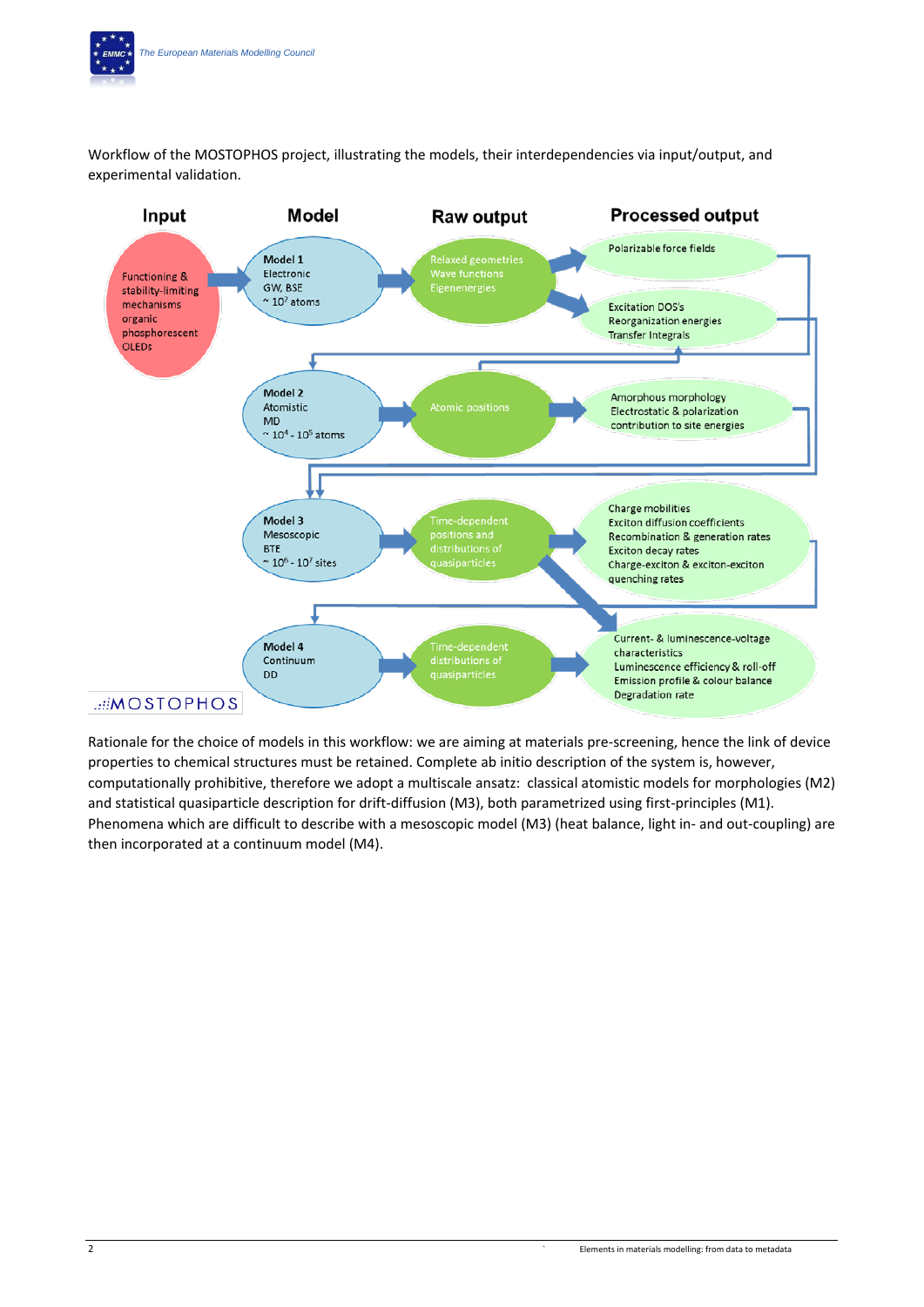

| $\mathbf{1}$ |                                                                                                                            | <b>ASPECT OF THE USER CASE/SYSTEM TO BE SIMULATED</b>                                                                                                                                                                                                                                                                                                                                                                                                   |
|--------------|----------------------------------------------------------------------------------------------------------------------------|---------------------------------------------------------------------------------------------------------------------------------------------------------------------------------------------------------------------------------------------------------------------------------------------------------------------------------------------------------------------------------------------------------------------------------------------------------|
| 1.1          | <b>ASPECT OF THE USER</b><br>CASE TO BE<br><b>SIMULATED</b><br>AND HOW IT FORMS A<br>PART OF THE TOTAL<br><b>USER CASE</b> | The user wants to calculate from first principles energies of neutral and charged<br>excitations of organic semiconducting molecules, the rates of transfer processes of these<br>excitations between molecules, and the stability of the products of these processes. This<br>information is then used in Model 3. The user wants to develop parameterized force-<br>fields for intra- and inter-molecular forces, which are used as input in Model 2. |
| 1.2          | <b>MATERIAL</b>                                                                                                            | Organic semiconducting molecules, including phosphorescent dyes in the emission layers<br>of organic light-emitting diodes. The organic layers grown by vacuum deposition, leading<br>to a disordered conformation and packing of the molecules. The ab initio model requires<br>types of atoms as input.                                                                                                                                               |
| 1.3          | <b>GEOMETRY</b>                                                                                                            | Single molecules and pairs of molecules.                                                                                                                                                                                                                                                                                                                                                                                                                |
| 1.4          | <b>TIME LAPSE</b>                                                                                                          | Up to picoseconds.                                                                                                                                                                                                                                                                                                                                                                                                                                      |
| 1.5          | <b>MANUFACTURING</b><br><b>PROCESS OR IN-</b><br><b>SERVICE CONDITIONS</b>                                                 |                                                                                                                                                                                                                                                                                                                                                                                                                                                         |
| 1.6          | <b>PUBLICATION ON THIS</b><br><b>SIMULATION</b>                                                                            |                                                                                                                                                                                                                                                                                                                                                                                                                                                         |

| $\overline{2}$             |                                             |                                                                  | <b>GENERIC PHYSICS OF THE MODEL EQUATION</b>                                                |                     |                                                                                                                                                                                                                   |
|----------------------------|---------------------------------------------|------------------------------------------------------------------|---------------------------------------------------------------------------------------------|---------------------|-------------------------------------------------------------------------------------------------------------------------------------------------------------------------------------------------------------------|
| 2.0                        | <b>MODEL TYPE</b><br><b>AND NAME</b>        |                                                                  | Electronic model: Higher-level ab initio models (ROMM 1.1.2)                                |                     |                                                                                                                                                                                                                   |
| 2.1                        | <b>MODEL ENTITY</b>                         | Quasiparticles (electrons, holes, excitons).                     |                                                                                             |                     |                                                                                                                                                                                                                   |
|                            | <b>MODEL</b><br>PHYSICS/                    | <b>Equations</b><br><b>Physical</b>                              | 1.<br>2.<br>1.                                                                              |                     | Dyson equation (in the GW approximation).<br>Bethe-Salpeter equation (BSE).<br>Quasiparticle wave functions.                                                                                                      |
| 2.2                        | <b>CHEMISTRY</b><br><b>EQUATION</b><br>PE's | quantities<br>for each<br>equation                               | Green function (G), self-energy $(\Sigma)$ , dynamically screened interaction<br>2.<br>(W). |                     |                                                                                                                                                                                                                   |
| <b>MATERIALS RELATIONS</b> |                                             |                                                                  | <b>Equations</b>                                                                            | 1.<br>2.            | Equation for dielectric function completes the Dyson<br>equation and Bethe-Salpeter equations.<br>Electrons/holes are described via single-particle green<br>functions, excitons by two-particle green functions. |
|                            |                                             | <b>Physical quantities/</b><br>descriptors for each<br><b>MR</b> |                                                                                             | 1.<br>$\mathcal{P}$ | Quasiparticle wave functions.<br>Coulomb interaction.                                                                                                                                                             |
| 2.4                        | <b>Simulated</b><br>input                   | None                                                             |                                                                                             |                     |                                                                                                                                                                                                                   |

|     | <b>SPECIFIC COMPUTATIONAL MODELLING METADATA</b> |                                                                                                                                                                      |                                                                                                                          |  |
|-----|--------------------------------------------------|----------------------------------------------------------------------------------------------------------------------------------------------------------------------|--------------------------------------------------------------------------------------------------------------------------|--|
| 3.1 | <b>NUMERICAL SOLVER</b>                          | Eigensolver, propagator, GW and BSE solvers.                                                                                                                         |                                                                                                                          |  |
| 3.2 | <b>SOFTWARE TOOL</b>                             | Octopus (www.tddft.org/programs/octopus), Abinit (www.abinit.org), Quantum Espresso<br>(www.quantum-espresso.org), Yambo (www.yambo-code.org), VOTCA (www.votca.org) |                                                                                                                          |  |
| 3.4 | <b>TIME STEP</b>                                 |                                                                                                                                                                      |                                                                                                                          |  |
| 3.5 | <b>COMPUTATIONAL</b><br><b>REPRESENTATION</b>    | <b>PHYSICS</b><br><b>EQUATION</b>                                                                                                                                    | Abinit, Quantum Espresso, Turbomole (DFT), Yambo (GW): wavefunctions<br>and density are represented in plane-wave basis. |  |
|     |                                                  | <b>MATERIAL</b>                                                                                                                                                      | Pseudopotentials: representation on regular real-space grid (Octopus) and                                                |  |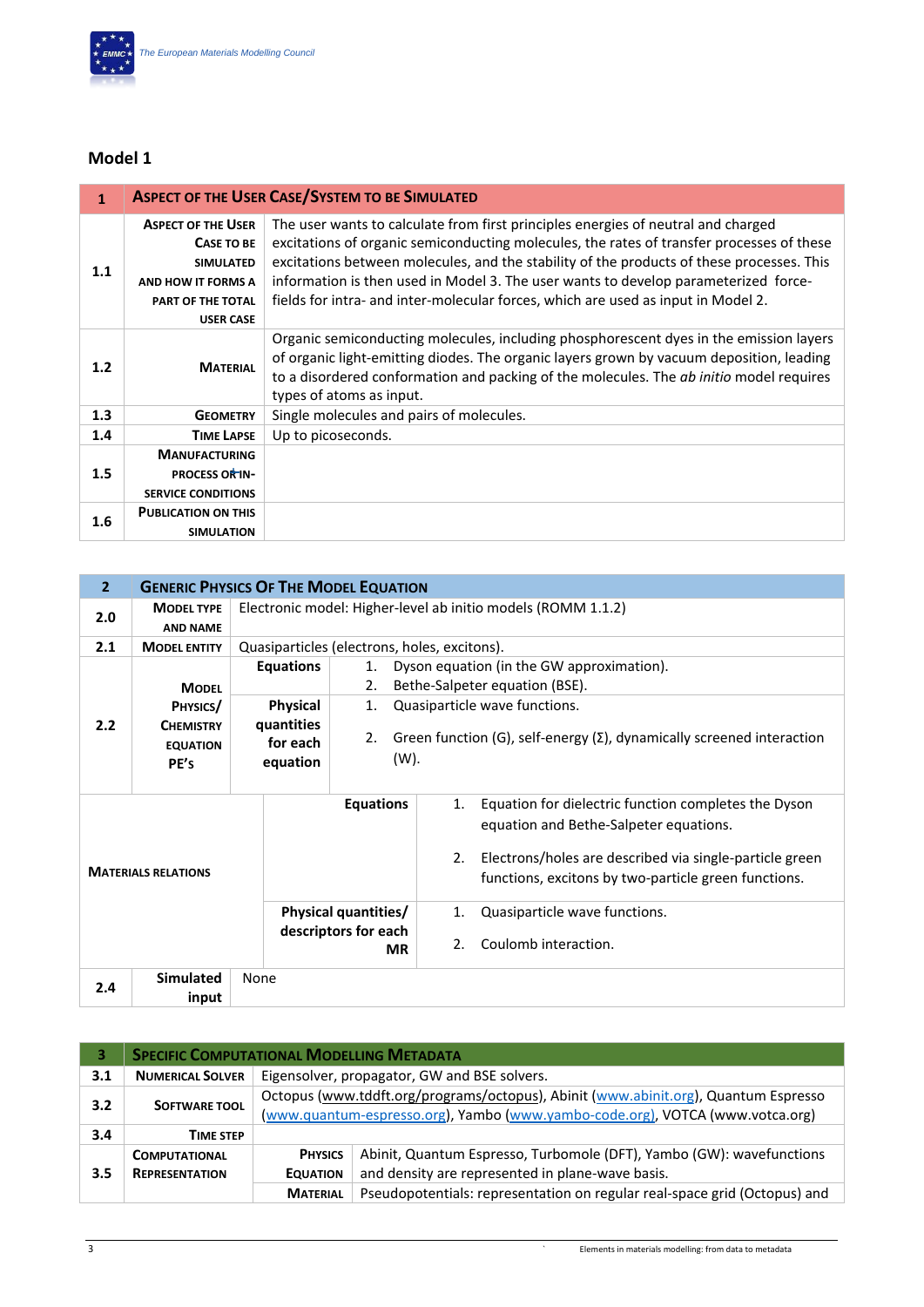

|     |                    | <b>RELATIONS</b>  | in plane-wave basis (Quantum Espresso).<br>Dielectric functions: representation in plane-wave basis (Yambo). |  |
|-----|--------------------|-------------------|--------------------------------------------------------------------------------------------------------------|--|
|     |                    | <b>MATERIAL</b>   | The material is represented by the locations of its atoms.                                                   |  |
|     |                    | <b>BOUNDARY</b>   | Absorbing boundary conditions or use of Coulomb cut-off under periodic                                       |  |
|     |                    | <b>CONDITIONS</b> | boundary conditions to prevent interaction of periodic images.                                               |  |
|     |                    | <b>ADDITIONAL</b> | Eigensolver:                                                                                                 |  |
|     |                    | <b>SOLVER</b>     | Convergence of density.                                                                                      |  |
|     |                    | <b>PARAMETERS</b> | Convergence of eigenstates.                                                                                  |  |
|     |                    |                   | Convergence of forces.<br>3.                                                                                 |  |
|     |                    |                   | Maximum number of iterations.<br>4                                                                           |  |
|     |                    |                   | Propagator:                                                                                                  |  |
|     |                    |                   | Maximum number of iterations.                                                                                |  |
|     |                    |                   | Method for approximation of the evolution operator.<br>2.                                                    |  |
| 3.6 | <b>PUBLICATION</b> |                   |                                                                                                              |  |

| 4   | <b>POST PROCESSING</b>   |                                                                                                                                                                                                                                                                                                                                                                                                                                                                                                                                                                                                                                                                                                                                                                  |
|-----|--------------------------|------------------------------------------------------------------------------------------------------------------------------------------------------------------------------------------------------------------------------------------------------------------------------------------------------------------------------------------------------------------------------------------------------------------------------------------------------------------------------------------------------------------------------------------------------------------------------------------------------------------------------------------------------------------------------------------------------------------------------------------------------------------|
| 4.1 | THE PROCESSED OUTPUT     | Atoms in Model 2 and quasiparticles in Model 3                                                                                                                                                                                                                                                                                                                                                                                                                                                                                                                                                                                                                                                                                                                   |
|     | <b>IS CALCULATED FOR</b> |                                                                                                                                                                                                                                                                                                                                                                                                                                                                                                                                                                                                                                                                                                                                                                  |
| 4.2 | <b>METHODOLOGIES</b>     | The ab initio forces following from the calculations are parameterized<br>$\bullet$<br>(calculation of values in a FF formula from the literature), leading to<br>polarizable force-fields. This information is the input to Model 2.<br>The distribution of the energies of excitations leads to densities of states of<br>$\bullet$<br>quasiparticles (DOS) that are input to Model 3.<br>The conformational dependent excitation energies lead to reorganization<br>energies that are input to Model 3.<br>The charge and exciton transfer rates between two neighbouring organic<br>$\bullet$<br>molecules are calculated on the basis of the Fermi-golden rule for wave<br>functions of the initial and final states. This information is input to Model 3. |
| 4.3 | <b>MARGIN OF ERROR</b>   | 30%.                                                                                                                                                                                                                                                                                                                                                                                                                                                                                                                                                                                                                                                                                                                                                             |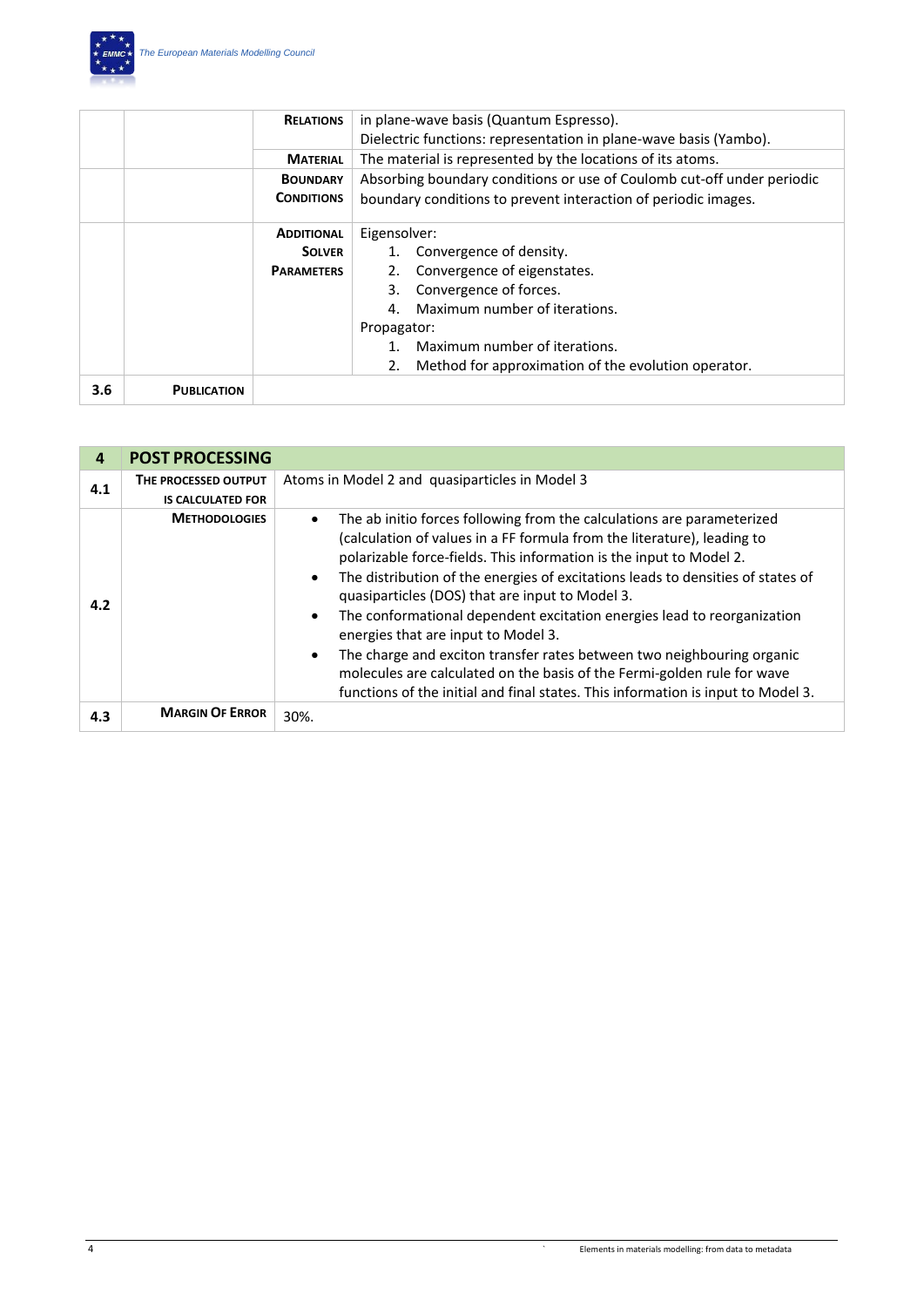

| $\mathbf{1}$ |                                                                                                                            | <b>ASPECT OF THE USER CASE/SYSTEM TO BE SIMULATED</b>                                                                                                                                                                                                                                                                                                                                                                                                                                                                                                                                                           |
|--------------|----------------------------------------------------------------------------------------------------------------------------|-----------------------------------------------------------------------------------------------------------------------------------------------------------------------------------------------------------------------------------------------------------------------------------------------------------------------------------------------------------------------------------------------------------------------------------------------------------------------------------------------------------------------------------------------------------------------------------------------------------------|
| 1.1          | <b>ASPECT OF THE USER</b><br><b>CASE TO BE</b><br><b>SIMULATED</b><br>and how it forms a<br>part of the total<br>user case | The user wants to calculate the amorphous morphology of a layer of organic<br>semiconducting molecules, possibly with phosphorescent dye molecules added.                                                                                                                                                                                                                                                                                                                                                                                                                                                       |
| 1.2          | <b>MATERIAL AND ITS</b><br><b>PROCESSING</b>                                                                               | Organic molecular semiconductors, including phosphorescent dyes in the emission layers<br>of organic light-emitting diodes. The organic layers are grown by vacuum deposition,<br>leading to a disordered conformation and packing of the molecules.<br>The microscopic amorphous morphologies obtained from Model 2 are used as input for<br>(i) pairs of molecules in Model 1 and (ii) the mesoscale morphologies, represented by the<br>molecular centres of mass, in Model 3.<br>If required, a stochastic expansion method is applied to expand the microscopic<br>morphologies to mesoscale morphologies. |
| 1.3          | <b>GEOMETRY</b>                                                                                                            | Multilayered structure.                                                                                                                                                                                                                                                                                                                                                                                                                                                                                                                                                                                         |
| 1.4          | <b>TIME LAPSE</b>                                                                                                          | Picoseconds.                                                                                                                                                                                                                                                                                                                                                                                                                                                                                                                                                                                                    |
| 1.5          | <b>MANUFACTURING</b><br><b>PROCESS OR IN-</b><br><b>SERVICE CONDITIONS</b>                                                 |                                                                                                                                                                                                                                                                                                                                                                                                                                                                                                                                                                                                                 |
| 1.6          | <b>PUBLICATION</b>                                                                                                         |                                                                                                                                                                                                                                                                                                                                                                                                                                                                                                                                                                                                                 |

| $\overline{2}$                    |                                      |                                                                  | <b>GENERIC PHYSICS OF THE MODEL EQUATION</b>                                                                                           |  |  |  |
|-----------------------------------|--------------------------------------|------------------------------------------------------------------|----------------------------------------------------------------------------------------------------------------------------------------|--|--|--|
| 2.0                               | <b>MODEL TYPE</b><br><b>AND NAME</b> | Atomistic model: Classical molecular dynamics (MD) (ROMM 2.3.1). |                                                                                                                                        |  |  |  |
| 2.1                               | <b>MODEL ENTITY</b>                  | Atoms.                                                           |                                                                                                                                        |  |  |  |
|                                   | <b>MODEL</b>                         | <b>Equations</b><br>1.                                           | Newton's equation of motion.                                                                                                           |  |  |  |
|                                   | PHYSICS/                             | <b>Physical</b><br>1.                                            | Spatial coordinates and velocities of all atoms.                                                                                       |  |  |  |
| 2.2                               | <b>CHEMISTRY</b>                     | quantities<br>2.                                                 | Forces, partial multipoles, polarizabilities.                                                                                          |  |  |  |
|                                   | <b>EQUATION</b>                      | for each                                                         |                                                                                                                                        |  |  |  |
|                                   | PE's                                 | equation                                                         |                                                                                                                                        |  |  |  |
|                                   |                                      |                                                                  |                                                                                                                                        |  |  |  |
|                                   | <b>MATERIALS RELATIONS</b>           | <b>Equations</b>                                                 | Equation for intra- and intermolecular force-field for atoms.<br>1.<br>Equation for the interaction cut-offs of the force field.<br>2. |  |  |  |
|                                   | <b>Physical quantities/</b>          |                                                                  | Forces, positions of atoms, dihedral angles.<br>1.                                                                                     |  |  |  |
| descriptors for each<br><b>MR</b> |                                      |                                                                  | Positions of atoms, dihedral angles.<br>2.                                                                                             |  |  |  |
|                                   |                                      |                                                                  |                                                                                                                                        |  |  |  |
|                                   | <b>Simulated</b>                     |                                                                  | Ab-initio calculated values for forces fields from Model 1.                                                                            |  |  |  |
| 2.4                               | input                                |                                                                  |                                                                                                                                        |  |  |  |

*This part is similar to the description on input files to simulation software and requires understanding of the underlying architecture of the data in certain class of solvers for the models.* 

|     | <b>SPECIFIC COMPUTATIONAL MODELLING METADATA</b> |                                                                                                                                                                                                                                                                                                              |                            |  |  |
|-----|--------------------------------------------------|--------------------------------------------------------------------------------------------------------------------------------------------------------------------------------------------------------------------------------------------------------------------------------------------------------------|----------------------------|--|--|
| 3.1 | <b>NUMERICAL SOLVER</b>                          |                                                                                                                                                                                                                                                                                                              | Velocity-Verlet algorithm  |  |  |
| 3.2 | <b>SOFTWARE TOOL</b>                             |                                                                                                                                                                                                                                                                                                              | GROMACS (www.gromacs.org). |  |  |
| 3.4 | <b>TIME STEP</b>                                 | $0.01$ fs                                                                                                                                                                                                                                                                                                    |                            |  |  |
| 3.5 | <b>COMPUTATIONAL</b><br><b>REPRESENTATION</b>    | Newton's equations of motion are applied to the set of atomic coordinates<br><b>PHYSICS</b><br>and solved numerically by time discretization using a Verlet algorithm. An<br><b>EQUATION</b><br>analogue of the Poisson equation is solved for polarizable force-fields by<br>optimizing induced multipoles. |                            |  |  |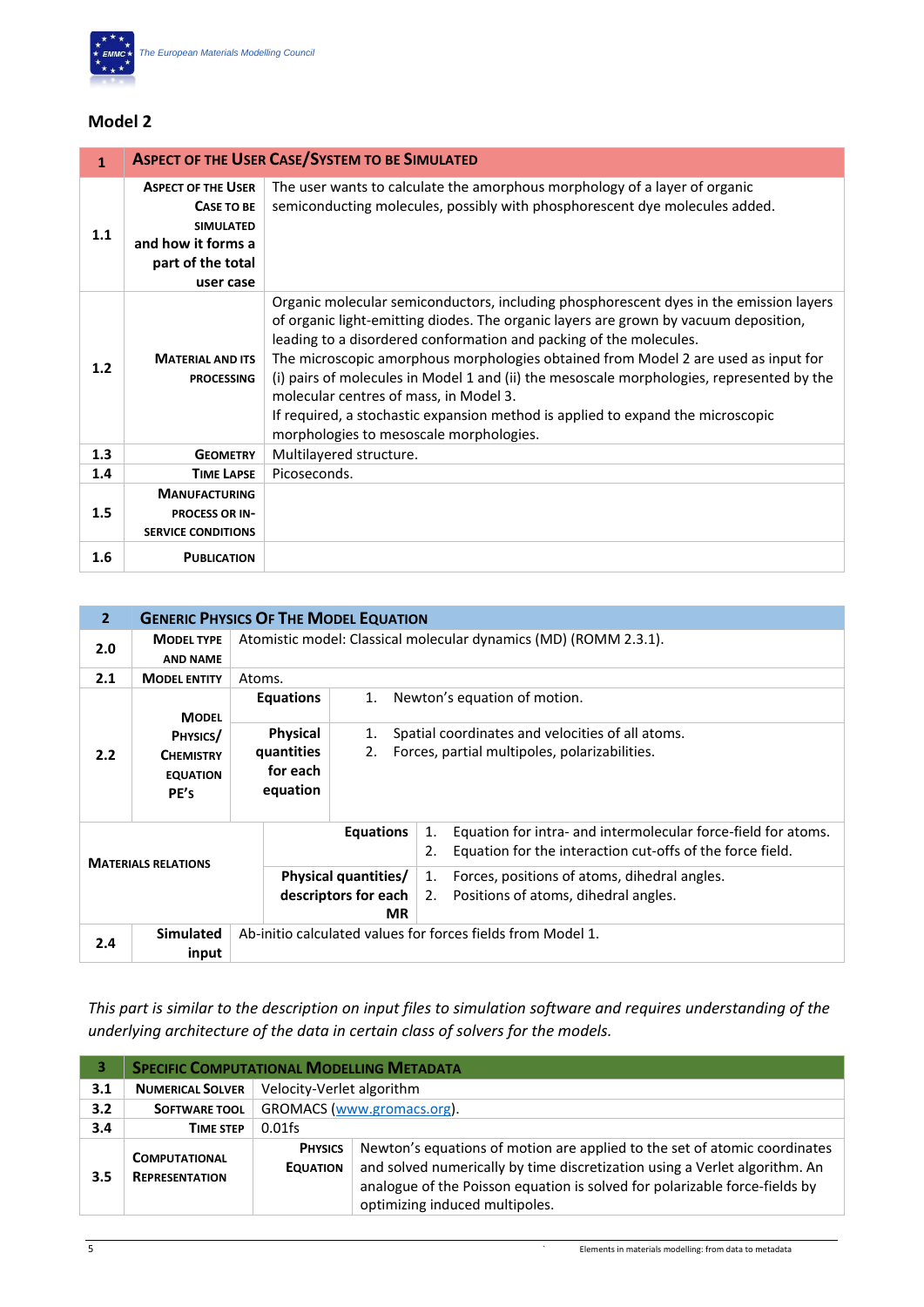

|                 |                    | <b>MATERIAL</b>   | The material-specific electrostatic potential and interaction potential are               |
|-----------------|--------------------|-------------------|-------------------------------------------------------------------------------------------|
|                 |                    | <b>RELATIONS</b>  | represented as a sum over atomic-coordinate based force-field functions,                  |
|                 |                    |                   | making use of distributed multipoles, polarizabilities, and bonded                        |
|                 |                    |                   | constants.                                                                                |
| <b>MATERIAL</b> |                    |                   | The material is represented by the locations of its atoms.                                |
|                 |                    | <b>BOUNDARY</b>   | The calculations are done on a representative unit cell with periodic                     |
|                 |                    | <b>CONDITIONS</b> | boundary conditions.                                                                      |
|                 |                    | <b>ADDITIONAL</b> | Verlet list cutoff.                                                                       |
|                 |                    | <b>SOLVER</b>     | Number of self-consistent iterations, tolerance.<br>2.                                    |
|                 |                    | <b>PARAMETERS</b> | Ewald sum grid.<br>3.                                                                     |
|                 | <b>PUBLICATION</b> |                   | [1] B. Hess, C. Kutzner, D. van der Spoel, and E. Lindahl, J. Chem. Theory Comput. 4, 435 |
| 3.6             |                    | (2008).           |                                                                                           |

| 4   | <b>POST PROCESSING</b>   |                                                                                          |
|-----|--------------------------|------------------------------------------------------------------------------------------|
| 4.1 | THE PROCESSED OUTPUT     | The amorphous morphology obtained in the present model is used as input to Model 3.      |
|     | <b>IS CALCULATED FOR</b> |                                                                                          |
| 4.2 | <b>METHODOLOGIES</b>     | The polarizable force-field is employed to calculate electrostatic and polarization      |
|     |                          | contributions to the site energies used in Model 3.                                      |
| 4.3 | <b>MARGIN OF ERROR</b>   | Margin of error: typically within 10%, mostly due to the error in the material relations |
|     |                          | (force-field parameters, basis set size).                                                |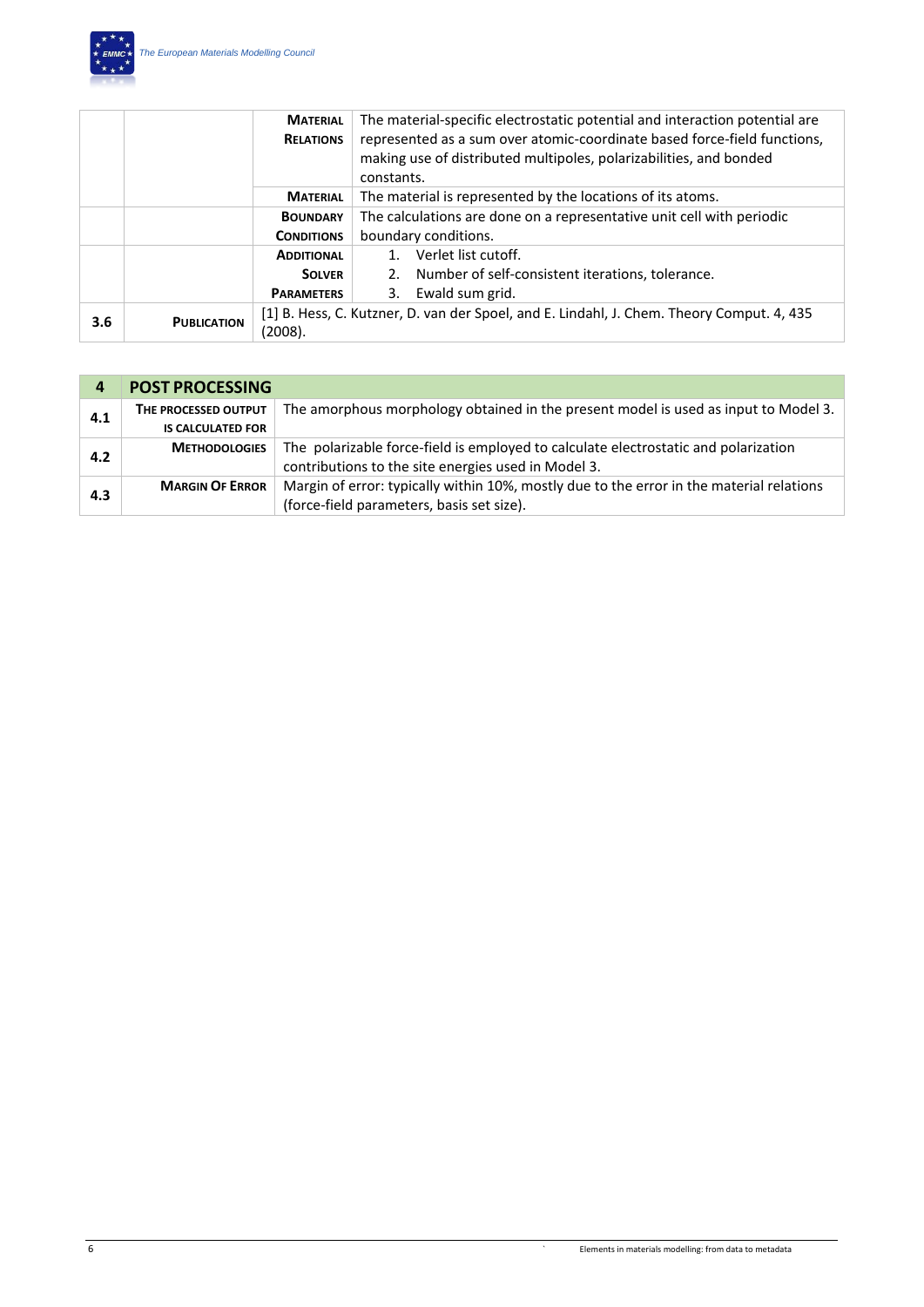

| $\mathbf{1}$ |                                                                                                                                                   | <b>ASPECT OF THE USER CASE/SYSTEM TO BE SIMULATED</b>                                                                                                                                                                                                                                  |
|--------------|---------------------------------------------------------------------------------------------------------------------------------------------------|----------------------------------------------------------------------------------------------------------------------------------------------------------------------------------------------------------------------------------------------------------------------------------------|
| 1.1          | <b>ASPECT OF THE USER</b><br><b>CASE TO BE</b><br><b>SIMULATED</b><br>and its role in the<br>and how it forms a<br>part of the total<br>user case | The user wants to analyse at the mesoscale all the electronic processes under DC bias<br>relevant for the functioning and material degradation of phosphorescent organic light-<br>emitting diodes. Photons are generated in the device.                                               |
| 1.2          | <b>MATERIAL</b>                                                                                                                                   | Organic molecular semiconductors, including phosphorescent dyes in the emission layers<br>of organic light-emitting diodes.<br>The microscopic morphologies of the used materials are obtained from Model 2<br>(Manufacturing has been done by vacuum deposition)                      |
| 1.3          | <b>GEOMETRY</b>                                                                                                                                   | Layers of several nanometres thick of (mixtures of) organic molecular semiconductors,<br>each with a specific function: injection layers for electrons and holes, transport and<br>blocking layers for electron and holes, emissive layers with dyes, exciton-blocking layers,<br>etc. |
| 1.4          | <b>TIME LAPSE</b>                                                                                                                                 | Up to tens of microseconds.                                                                                                                                                                                                                                                            |
| 1.5          | <b>MANUFACTURING</b><br><b>PROCESS OR IN-</b><br><b>SERVICE CONDITIONS</b>                                                                        | A DC voltage is applied to the device.                                                                                                                                                                                                                                                 |
| 1.6          | <b>PUBLICATION</b>                                                                                                                                |                                                                                                                                                                                                                                                                                        |

| $\overline{2}$             | <b>GENERIC PHYSICS OF THE MODEL EQUATION</b>                            |                                                                                                                                                                                                                                                                                                                                                                                                                                                                              |                                                                                                                                                          |                                                                                                                                                                                                |  |
|----------------------------|-------------------------------------------------------------------------|------------------------------------------------------------------------------------------------------------------------------------------------------------------------------------------------------------------------------------------------------------------------------------------------------------------------------------------------------------------------------------------------------------------------------------------------------------------------------|----------------------------------------------------------------------------------------------------------------------------------------------------------|------------------------------------------------------------------------------------------------------------------------------------------------------------------------------------------------|--|
| 2.0                        | <b>MODEL TYPE</b><br><b>AND NAME</b>                                    | Quasiparticle model: statistical semi-classical transport model (ROMM 1.4.1).                                                                                                                                                                                                                                                                                                                                                                                                |                                                                                                                                                          |                                                                                                                                                                                                |  |
| 2.1                        | <b>MODEL ENTITY</b>                                                     | Quasiparticles.                                                                                                                                                                                                                                                                                                                                                                                                                                                              |                                                                                                                                                          |                                                                                                                                                                                                |  |
|                            | <b>MODEL</b><br>PHYSICS/<br><b>CHEMISTRY</b><br><b>EQUATION</b><br>PE's | <b>Equations</b>                                                                                                                                                                                                                                                                                                                                                                                                                                                             | Boltzmann transport equation (BTE) describing how quasiparticles<br>1.<br>(charged and neutral excitations) hop between sites representing<br>molecules. |                                                                                                                                                                                                |  |
| 2.2                        |                                                                         | <b>Physical</b><br>quantities<br>for each<br>equation                                                                                                                                                                                                                                                                                                                                                                                                                        | Transfer rates of all hopping transfer processes; spatial profile of<br>1.<br>quasiparticles (charges, excitons), electric field and temperature.        |                                                                                                                                                                                                |  |
|                            |                                                                         |                                                                                                                                                                                                                                                                                                                                                                                                                                                                              | <b>Equations</b>                                                                                                                                         | Equations for the material-specific rates k of all hopping transfer<br>process to complete BTE.                                                                                                |  |
| <b>MATERIALS RELATIONS</b> |                                                                         | <b>Physical quantities/</b><br>descriptors for each<br><b>MR</b>                                                                                                                                                                                                                                                                                                                                                                                                             |                                                                                                                                                          | Material-specific energies and molecular reorganization energies<br>of charged and neutral excitations, exciton binding energies,<br>intermolecular electronic couplings, dielectric constant. |  |
| 2.4                        | <b>SIMULATED</b><br><b>INPUT</b>                                        | Amorphous morphology calculated with Model 2.<br>$\bullet$<br>Energies and molecular reorganization energies of charged and neutral excitations,<br>$\bullet$<br>exciton binding energies, intermolecular electronic couplings, calculated with Model<br>1.<br>The microscopic information about DOS of charged and neutral excitations, the<br>$\bullet$<br>reorganization energies, and the rates of transfer processes of these excitations are<br>obtained from Model 3. |                                                                                                                                                          |                                                                                                                                                                                                |  |
|                            |                                                                         |                                                                                                                                                                                                                                                                                                                                                                                                                                                                              |                                                                                                                                                          |                                                                                                                                                                                                |  |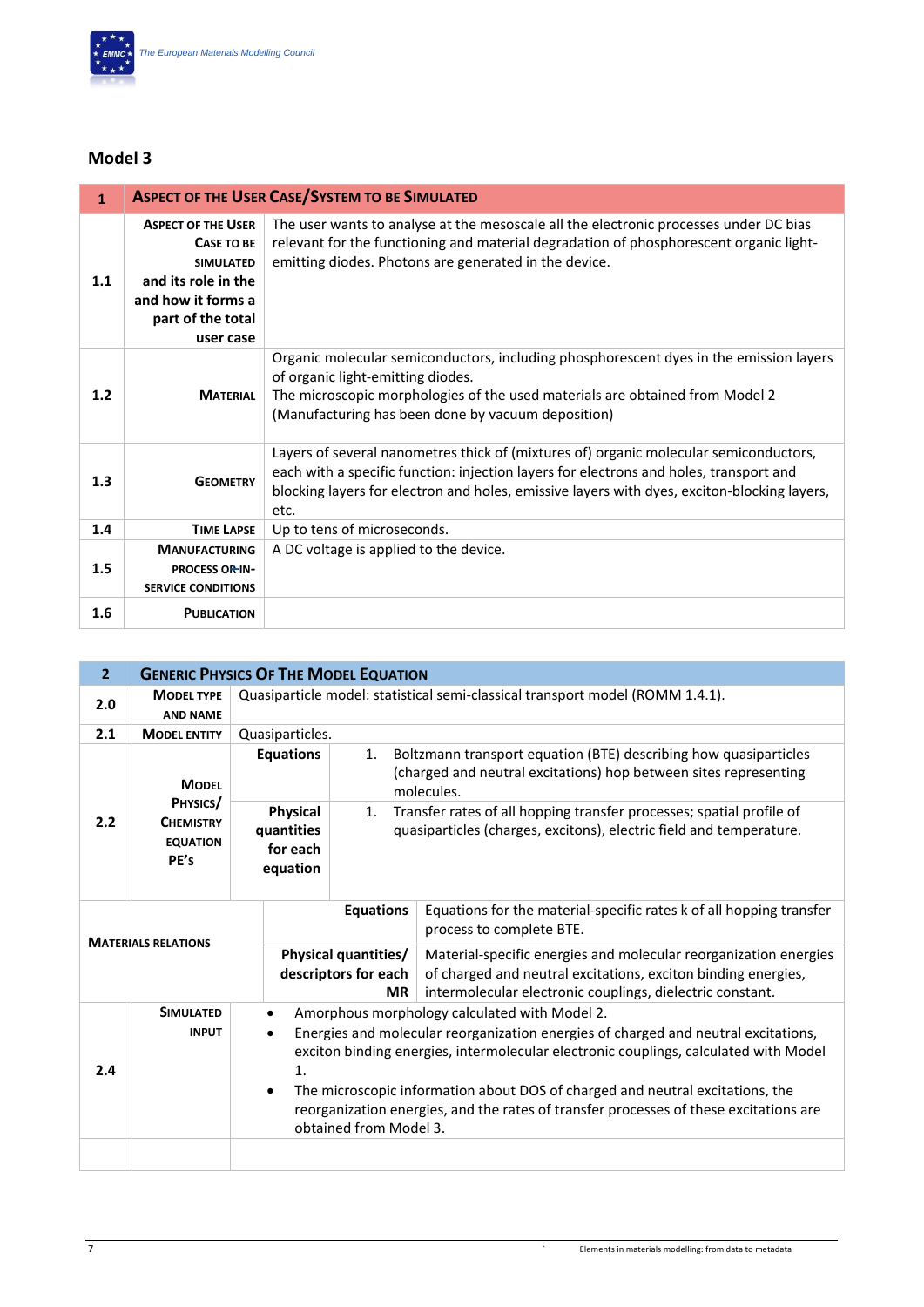

| 3   | <b>SPECIFIC COMPUTATIONAL MODELLING METADATA</b> |                                     |                                                                                                                                                                                                                                                                                                                                                                                                                                                                                                                                                                                                                                                                                                                      |  |
|-----|--------------------------------------------------|-------------------------------------|----------------------------------------------------------------------------------------------------------------------------------------------------------------------------------------------------------------------------------------------------------------------------------------------------------------------------------------------------------------------------------------------------------------------------------------------------------------------------------------------------------------------------------------------------------------------------------------------------------------------------------------------------------------------------------------------------------------------|--|
| 3.1 | <b>NUMERICAL SOLVER</b>                          | Kinetic Monte Carlo (kMC).          |                                                                                                                                                                                                                                                                                                                                                                                                                                                                                                                                                                                                                                                                                                                      |  |
| 3.2 | <b>SOFTWARE TOOL</b>                             | Bumblebee (www.simbeyond.com).      |                                                                                                                                                                                                                                                                                                                                                                                                                                                                                                                                                                                                                                                                                                                      |  |
| 3.4 | <b>TIME STEP</b>                                 | Typically a nanosecond.             |                                                                                                                                                                                                                                                                                                                                                                                                                                                                                                                                                                                                                                                                                                                      |  |
|     |                                                  | <b>PHYSICS</b><br><b>EQUATION</b>   | The BTE is solved by executing at each time step a hopping transfer process<br>from one site to another, chosen randomly with a probability proportional<br>to its rate. Time is proceeded in each step by a time interval chosen from<br>an exponential distribution with a decay time equal to the inverse of the<br>sum of the rates of all possible hopping transfer processes.                                                                                                                                                                                                                                                                                                                                  |  |
| 3.5 | <b>COMPUTATIONAL</b><br><b>REPRESENTATION</b>    | <b>MATERIAL</b><br><b>RELATIONS</b> | Material- and excitation-specific transfer rates are used (Marcus transfer<br>for electrons and holes, Förster transfer for singlet excitons, and Dexter<br>transfer for triplet excitons). The material-specificity in these transfers<br>comes in via the material-specific electronic energies and reorganisation<br>energies for electrons, holes, and singlet and triplet excitons, exciton<br>binding energies, and intermolecular couplings.                                                                                                                                                                                                                                                                  |  |
|     |                                                  | <b>MATERIAL</b>                     | The material is represented as a collection of molecular point sites at which<br>charged (electrons and holes) and uncharged (singlet and triplet excitons)<br>can reside. Each site has specific electronic energies and reorganisation<br>energies for electrons, holes, and singlet and triplet excitons, and a specific<br>exciton binding energy. Every pair of sites has specific intermolecular<br>couplings for charge or exciton transfer. The dielectric properties of each<br>material is represented by its dielectric constant. A specific material<br>degradation scenario is chosen (example: an exciton-charge quenching<br>event leads with a certain probability to disfunctioning of a molecule). |  |
|     |                                                  | <b>BOUNDARY</b>                     | In the direction of current flow the boundary conditions are determined by                                                                                                                                                                                                                                                                                                                                                                                                                                                                                                                                                                                                                                           |  |
|     |                                                  | <b>CONDITIONS</b>                   | the work functions of the electrode materials and the applied bias voltage.<br>Periodic boundary conditions are used in the lateral directions<br>perpendicular to the current flow.                                                                                                                                                                                                                                                                                                                                                                                                                                                                                                                                 |  |
|     |                                                  | <b>ADDITIONAL</b>                   | Maximum length of run.<br>1.                                                                                                                                                                                                                                                                                                                                                                                                                                                                                                                                                                                                                                                                                         |  |
|     |                                                  | <b>SOLVER</b>                       | Criterion for reaching steady state.<br>2.                                                                                                                                                                                                                                                                                                                                                                                                                                                                                                                                                                                                                                                                           |  |
|     |                                                  | <b>PARAMETERS</b>                   | Criterion for reaching sufficient accuracy of physical quantity to be<br>3.<br>calculated.                                                                                                                                                                                                                                                                                                                                                                                                                                                                                                                                                                                                                           |  |
| 3.6 | <b>PUBLICATION</b>                               |                                     |                                                                                                                                                                                                                                                                                                                                                                                                                                                                                                                                                                                                                                                                                                                      |  |

| 4   | <b>POST PROCESSING</b>   |                                                                                         |  |  |  |
|-----|--------------------------|-----------------------------------------------------------------------------------------|--|--|--|
| 4.1 | THE PROCESSED OUTPUT     | The output of the model is used to determine the form and values of parameters in the   |  |  |  |
|     | <b>IS CALCULATED FOR</b> | Material Relations in the continuum Model 4 (finite differences)                        |  |  |  |
|     | <b>METHODOLOGIES</b>     | - The raw output of the program is a time record of all charge hopping, exciton         |  |  |  |
|     |                          | recombination, transfer, quenching, and radiative and non-radiative decay events. By    |  |  |  |
|     |                          | spatial and temporal averaging, relations are determined for the following physical     |  |  |  |
|     |                          | quantities:                                                                             |  |  |  |
|     |                          | Electron mobility.                                                                      |  |  |  |
|     |                          | Hole mobility.<br>2.                                                                    |  |  |  |
|     |                          | Singlet exciton diffusion coefficient.<br>3.                                            |  |  |  |
|     |                          | Triplet exciton diffusion coefficient.<br>4.                                            |  |  |  |
| 4.2 |                          | Electron-hole recombination and generation rates.<br>5.                                 |  |  |  |
|     |                          | Singlet exciton decay rate.<br>6.                                                       |  |  |  |
|     |                          | Triplet exciton decay rate.<br>7.                                                       |  |  |  |
|     |                          | Charge-exciton quenching rates.<br>8.                                                   |  |  |  |
|     |                          | Exciton-exciton quenching rates.<br>9.                                                  |  |  |  |
|     |                          | The following relations and values found will be used as Material Relations of Model 4: |  |  |  |
|     |                          | Current-voltage characteristics.                                                        |  |  |  |
|     |                          | Luminescence-voltage characteristics.<br>2.                                             |  |  |  |
|     |                          | Luminescence efficiency as a function of voltage.<br>3.                                 |  |  |  |

 $\begin{array}{c} \hline \end{array}$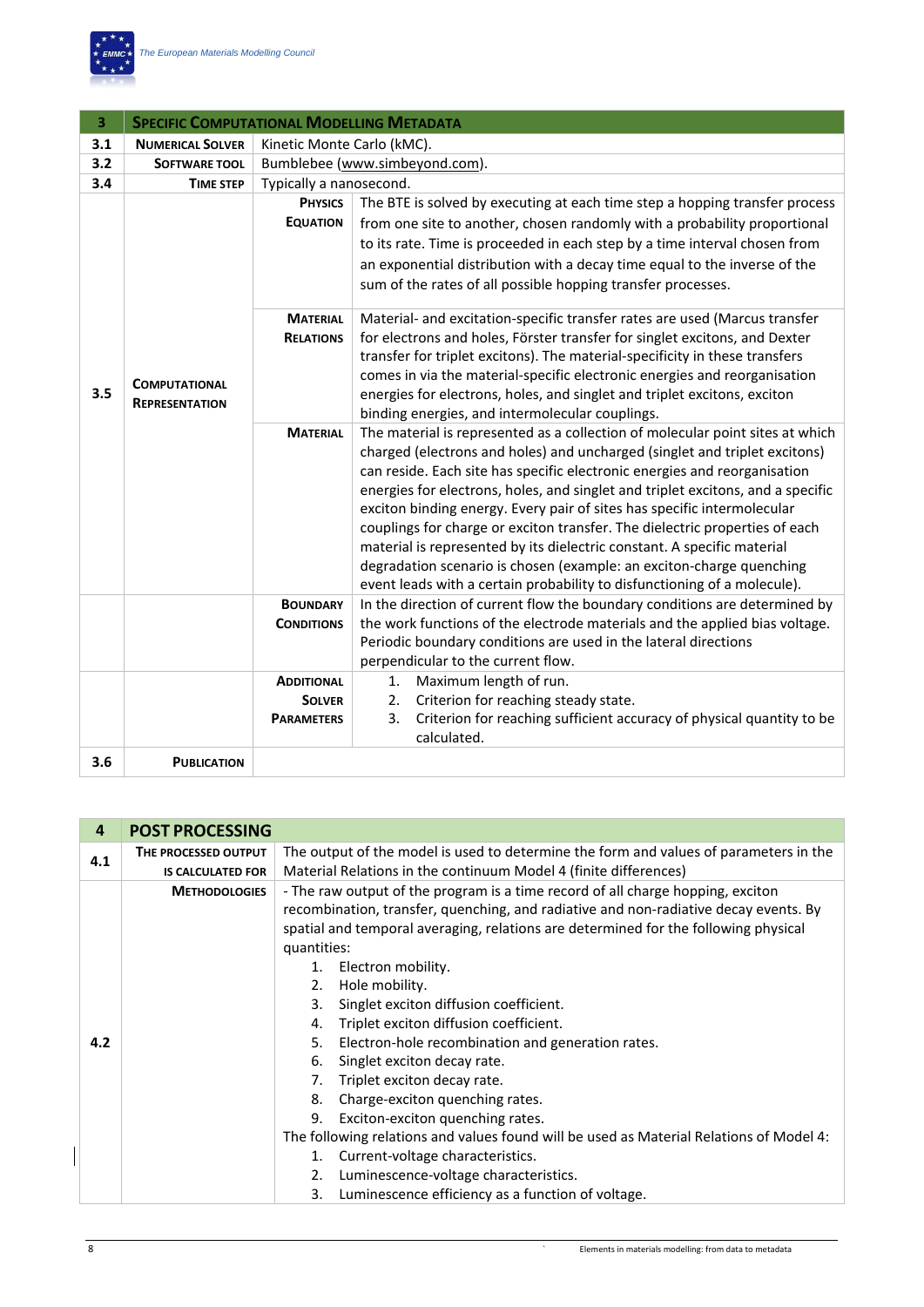

|     |                        | Colour balance.                                                             |
|-----|------------------------|-----------------------------------------------------------------------------|
|     |                        | Efficiency roll-off (decrease of efficiency with increasing current).<br>5. |
|     |                        | Emission profile.<br>6.                                                     |
|     |                        | Degradation rate.                                                           |
|     |                        | These properties are used to benchmark the results of Model 4.              |
| 4.3 | <b>MARGIN OF ERROR</b> | $20 - 30%$                                                                  |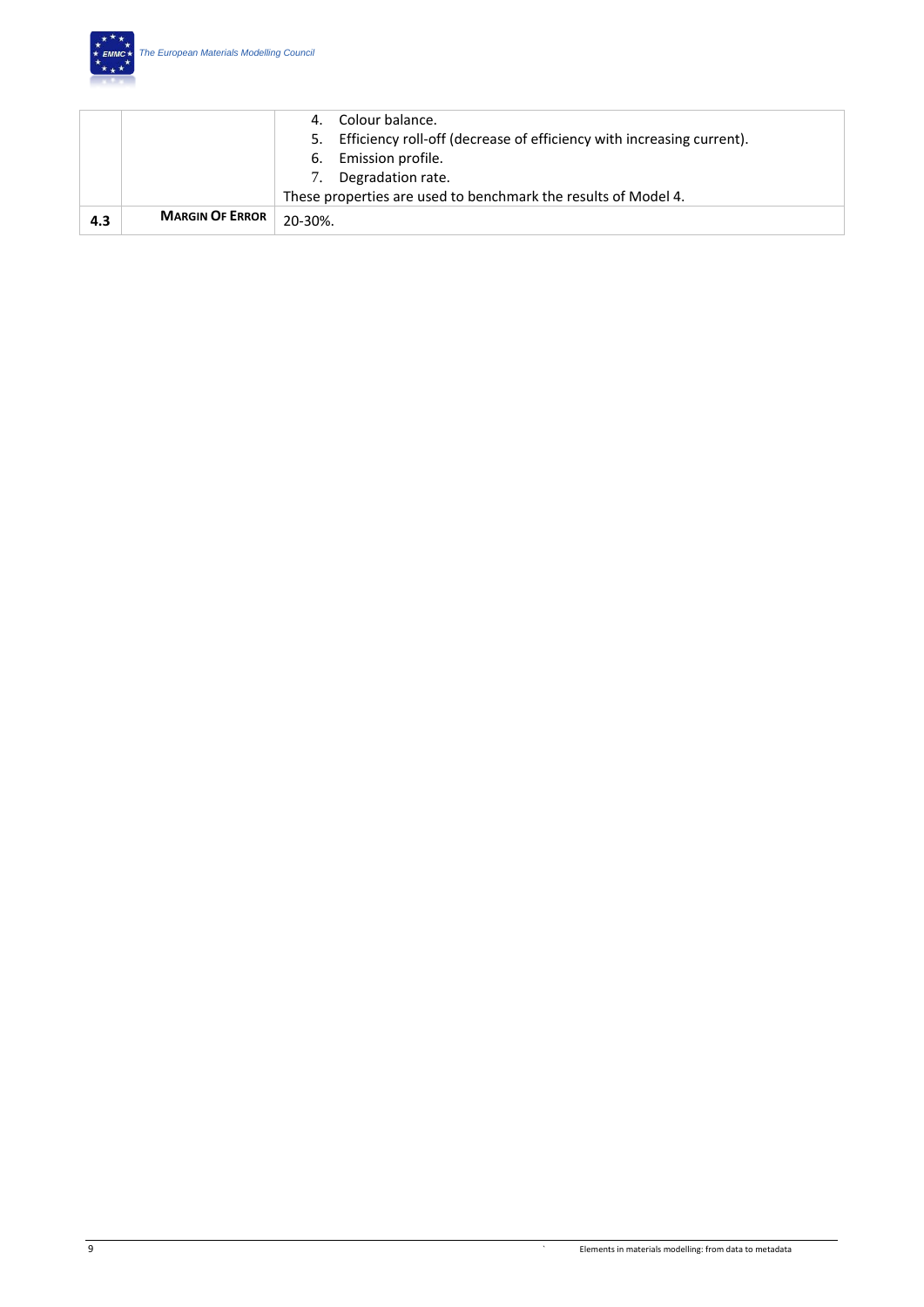

| 1   | <b>ASPECT OF THE USER CASE/SYSTEM TO BE SIMULATED</b>                                                               |                                                                                                                                                                                                                                                              |  |  |
|-----|---------------------------------------------------------------------------------------------------------------------|--------------------------------------------------------------------------------------------------------------------------------------------------------------------------------------------------------------------------------------------------------------|--|--|
| 1.1 | <b>ASPECT OF THE USER</b><br>CASE TO BE<br><b>SIMULATED</b><br>and how it forms a<br>part of the total<br>user case | The user wants to analyse at the macro scale all the processes relevant for the<br>functioning and material degradation of phosphorescent organic light-emitting diodes.<br>Heat is generated in the device.                                                 |  |  |
| 1.2 | <b>MATERIAL</b>                                                                                                     | Organic molecular semiconductors, including phosphorescent dyes in the emission layers<br>of organic light-emitting diodes.                                                                                                                                  |  |  |
| 1.3 | <b>GEOMETRY</b>                                                                                                     | Stacked OLED structure including electrons and holes transport layers, blocking layers<br>and emission layers. Layers thickness ranges from a few nanometres up to tens of<br>nanometres.                                                                    |  |  |
| 1.4 | <b>TIME LAPSE</b>                                                                                                   | N/A: Reaching the steady state is simulated.                                                                                                                                                                                                                 |  |  |
| 1.5 | <b>MANUFACTURING</b><br><b>PROCESS OR IN-</b><br><b>SERVICE CONDITIONS</b>                                          | The device in its in-service conditions is simulated: a voltage is applied and the transport<br>of electrons, holes and excitons, as well as exciton formation, exciton-charge quenching<br>and exciton-exciton quenching in the whole device are simulated. |  |  |
| 1.6 | <b>PUBLICATION</b>                                                                                                  |                                                                                                                                                                                                                                                              |  |  |

| $\overline{2}$             |                                              | <b>GENERIC PHYSICS OF THE MODEL EQUATION</b>                                     |                                                                                                                                                                                                                                                                                                                                                                                                                                                                                                                                                                                                                                                                                                                                                                                                                                                                                                       |  |  |
|----------------------------|----------------------------------------------|----------------------------------------------------------------------------------|-------------------------------------------------------------------------------------------------------------------------------------------------------------------------------------------------------------------------------------------------------------------------------------------------------------------------------------------------------------------------------------------------------------------------------------------------------------------------------------------------------------------------------------------------------------------------------------------------------------------------------------------------------------------------------------------------------------------------------------------------------------------------------------------------------------------------------------------------------------------------------------------------------|--|--|
| 2.0                        | <b>MODEL TYPE</b><br><b>AND NAME</b>         | Continuum model: semiclassical steady-state drift-diffusion (DD) model (ROMM 4.2 |                                                                                                                                                                                                                                                                                                                                                                                                                                                                                                                                                                                                                                                                                                                                                                                                                                                                                                       |  |  |
| 2.1                        | <b>MODEL ENTITY</b>                          |                                                                                  | Density of quasiparticles in finite volumes                                                                                                                                                                                                                                                                                                                                                                                                                                                                                                                                                                                                                                                                                                                                                                                                                                                           |  |  |
| 2.2                        | <b>MODEL</b><br>PHYSICS/<br><b>CHEMISTRY</b> | <b>Equations</b>                                                                 | Tightly-Coupled PEs:<br>Poisson equation for the electrostatic potential.<br>1.<br>Drift-diffusion equation for electrons.<br>2.<br>Drift-diffusion equation for holes.<br>3.<br>Diffusion equation for singlet excitons.<br>4.<br>Diffusion equation for triplet excitons.<br>5.                                                                                                                                                                                                                                                                                                                                                                                                                                                                                                                                                                                                                     |  |  |
|                            | <b>EQUATION</b><br>PE's                      | Physical<br>quantities<br>for each<br>equation                                   | Electrostatic potential, charge density.<br>1.<br>Current and charge density of electrons.<br>2.<br>3.<br>Current and charge density of holes.<br>Current and density of singlet excitons.<br>4.<br>5.<br>Current and density of triplet excitons.<br>6.<br>Current and charge density of quasiparticles.                                                                                                                                                                                                                                                                                                                                                                                                                                                                                                                                                                                             |  |  |
| <b>MATERIALS RELATIONS</b> |                                              |                                                                                  | <b>Equations</b><br>Relation for dielectric constant, completes Poisson<br>1.<br>equation.<br>Relation for electron mobility, completes drift-diffusion<br>2.<br>equation electrons.<br>Relation for hole mobility, completes drift-diffusion<br>3.<br>equation holes.<br>Relation for diffusion coefficient singlet excitons,<br>4.<br>completes diffusion equation for singlet excitons.<br>Relation for diffusion coefficient triplet excitons,<br>5.<br>completes diffusion equation for singlet excitons.<br>Relation for electron-hole recombination and<br>6.<br>generation rate, completes drift-diffusion equations<br>electrons and holes and diffusion equations excitons.<br>Relation for singlet exciton decay rate, completes<br>7.<br>diffusion equation for singlet excitons.<br>Relation for triplet exciton decay rate, completes<br>8.<br>diffusion equation for singlet excitons. |  |  |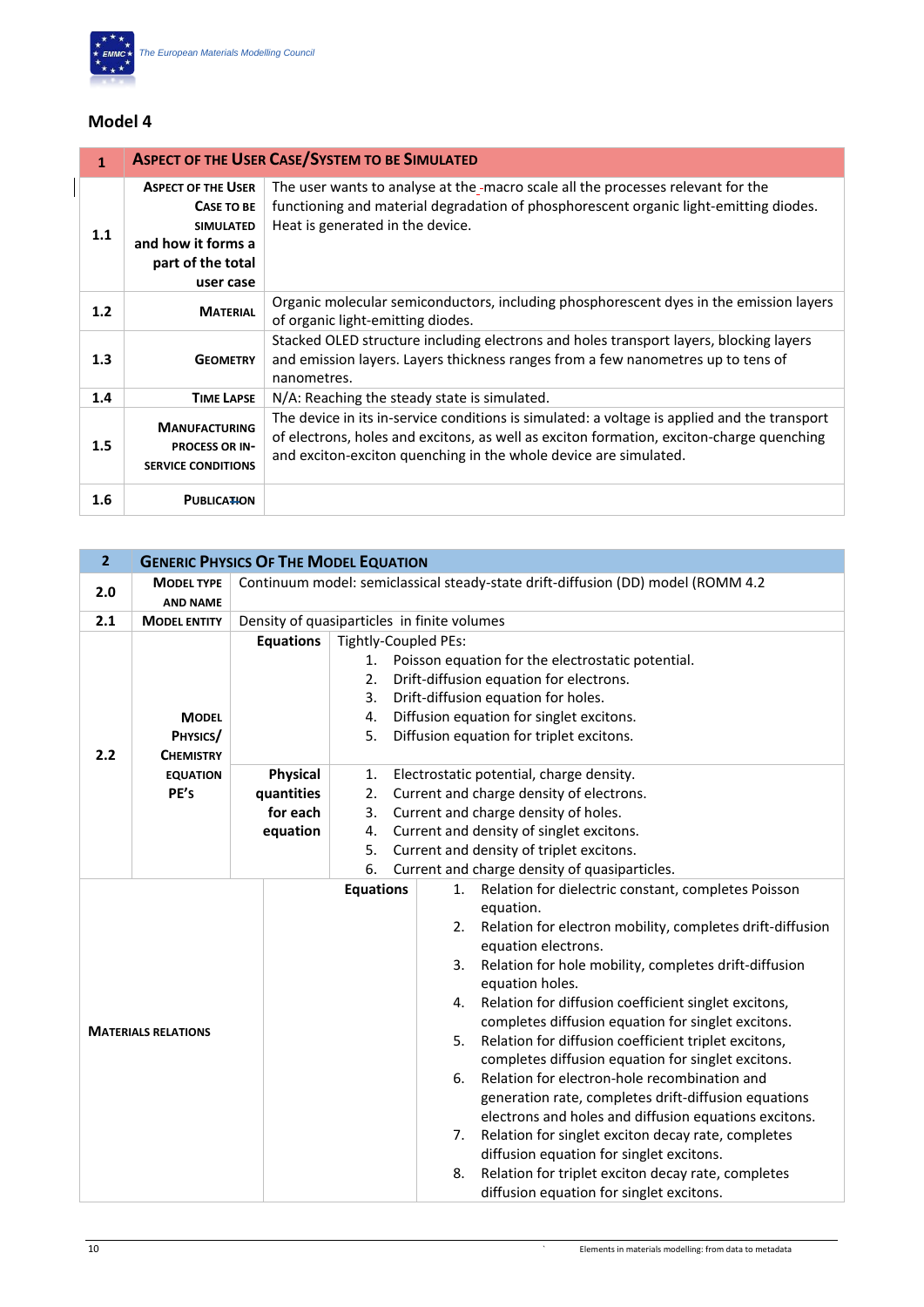|     |                  |                                              | 9. | Relations for charge-exciton quenching, complete<br>diffusion equations for singlet and triplet excitons. |
|-----|------------------|----------------------------------------------|----|-----------------------------------------------------------------------------------------------------------|
|     |                  |                                              |    |                                                                                                           |
|     |                  |                                              |    | 10. Relations for exciton-exciton quenching rates, complete                                               |
|     |                  |                                              |    | diffusion equation for singlet and triplet excitons.                                                      |
|     |                  | <b>Physical quantities/</b>                  | 1. | Dielectric constant.                                                                                      |
|     |                  | descriptors for each                         | 2. | Electron mobility.                                                                                        |
|     |                  | <b>MR</b>                                    | 3. | Hole mobility.                                                                                            |
|     |                  |                                              | 4. | Singlet exciton diffusion coefficient.                                                                    |
|     |                  |                                              | 5. | Triplet exciton diffusion coefficient.                                                                    |
|     |                  |                                              | 6. | Electron-hole recombination and generation rates.                                                         |
|     |                  |                                              | 7. | Singlet exciton decay rate.                                                                               |
|     |                  |                                              | 8. | Triplet exciton decay rate.                                                                               |
|     |                  |                                              | 9. | Charge-exciton quenching rates.                                                                           |
|     |                  |                                              |    | 10. Exciton-exciton quenching rates.                                                                      |
|     | <b>SIMULATED</b> |                                              |    | Relations for the following quantities calculated with the mesoscopic Model 3 are the material            |
|     | <b>INPUT</b>     | input relations of the continuum Model 4:    |    |                                                                                                           |
|     |                  | Electron mobility.<br>1.                     |    |                                                                                                           |
|     |                  | Hole mobility.<br>2.                         |    |                                                                                                           |
|     |                  | Singlet exciton diffusion coefficient.<br>3. |    |                                                                                                           |
| 2.4 |                  | Triplet exciton diffusion coefficient.<br>4. |    |                                                                                                           |
|     |                  | 5.                                           |    | Electron-hole recombination and generation rates.                                                         |
|     |                  | Singlet exciton decay rate.<br>6.            |    |                                                                                                           |
|     |                  | Triplet exciton decay rate.<br>7.            |    |                                                                                                           |
|     |                  | Charge-exciton quenching rates.<br>8.        |    |                                                                                                           |
|     |                  | Exciton-exciton quenching rates.<br>9.       |    |                                                                                                           |

| 3.  | <b>SPECIFIC COMPUTATIONAL MODELLING METADATA</b> |                                                               |                                                                                                                                                                                                                                                                                                                                                                                                                                                                                                                                                                |  |  |
|-----|--------------------------------------------------|---------------------------------------------------------------|----------------------------------------------------------------------------------------------------------------------------------------------------------------------------------------------------------------------------------------------------------------------------------------------------------------------------------------------------------------------------------------------------------------------------------------------------------------------------------------------------------------------------------------------------------------|--|--|
| 3.1 | <b>NUMERICAL SOLVER</b>                          |                                                               | Finite element discretization of the continuum problem (FEM) and Newton's method                                                                                                                                                                                                                                                                                                                                                                                                                                                                               |  |  |
| 3.2 | <b>SOFTWARE TOOL</b>                             |                                                               | TiberCAD (www.tiberlab.com)                                                                                                                                                                                                                                                                                                                                                                                                                                                                                                                                    |  |  |
| 3.4 | <b>TIME STEP</b>                                 |                                                               | N/A: the steady state is simulated.                                                                                                                                                                                                                                                                                                                                                                                                                                                                                                                            |  |  |
| 3.5 | <b>COMPUTATIONAL</b>                             | <b>PHYSICS</b><br><b>EQUATION</b>                             | The full equations system (Poisson + drift-diffusion for charges + diffusion<br>for excitons) is written in matrix form using finite-element methods (FEM)<br>and then solved numerically using the Newton method (linearization of the<br>system).                                                                                                                                                                                                                                                                                                            |  |  |
|     |                                                  | <b>MATERIAL</b><br><b>RELATIONS</b>                           | The relations for the electron and hole mobilities, the exciton diffusion<br>coefficients, the electron-hole recombination and generation rates, the<br>exciton decay rates, the charge-exciton quenching rates, and the exciton-<br>exciton quenching rates are parameterized.                                                                                                                                                                                                                                                                                |  |  |
|     | <b>REPRESENTATION</b>                            | <b>MATERIAL</b>                                               | Each layer of the device is defined by its material composition (host $+$ dye).<br>Also traps can be introduced, leading to Schottky-Read-Hall (RSH)<br>recombination. Each material is defined by its dielectric constant, HOMO<br>and LUMO levels, electron and holes density of states, and its relations for<br>the electron and hole mobilities, the exciton diffusion coefficients, the<br>electron-hole recombination and generation rates, the exciton decay rates,<br>the charge-exciton quenching rates, and the exciton-exciton quenching<br>rates. |  |  |
|     |                                                  | <b>COMPUTATION</b><br><b>AL BOUNDARY</b><br><b>CONDITIONS</b> | Dirichlet boundary conditions are used to set the applied electric potential<br>and the Fermi level of the metal contacts. Contacts are boundary models<br>that allow a nonzero normal electrical current. At Ohmic or Schottky<br>contacts one defines surface recombination velocities for electrons and<br>holes. This imposes Robin-type boundary conditions for the continuity                                                                                                                                                                            |  |  |